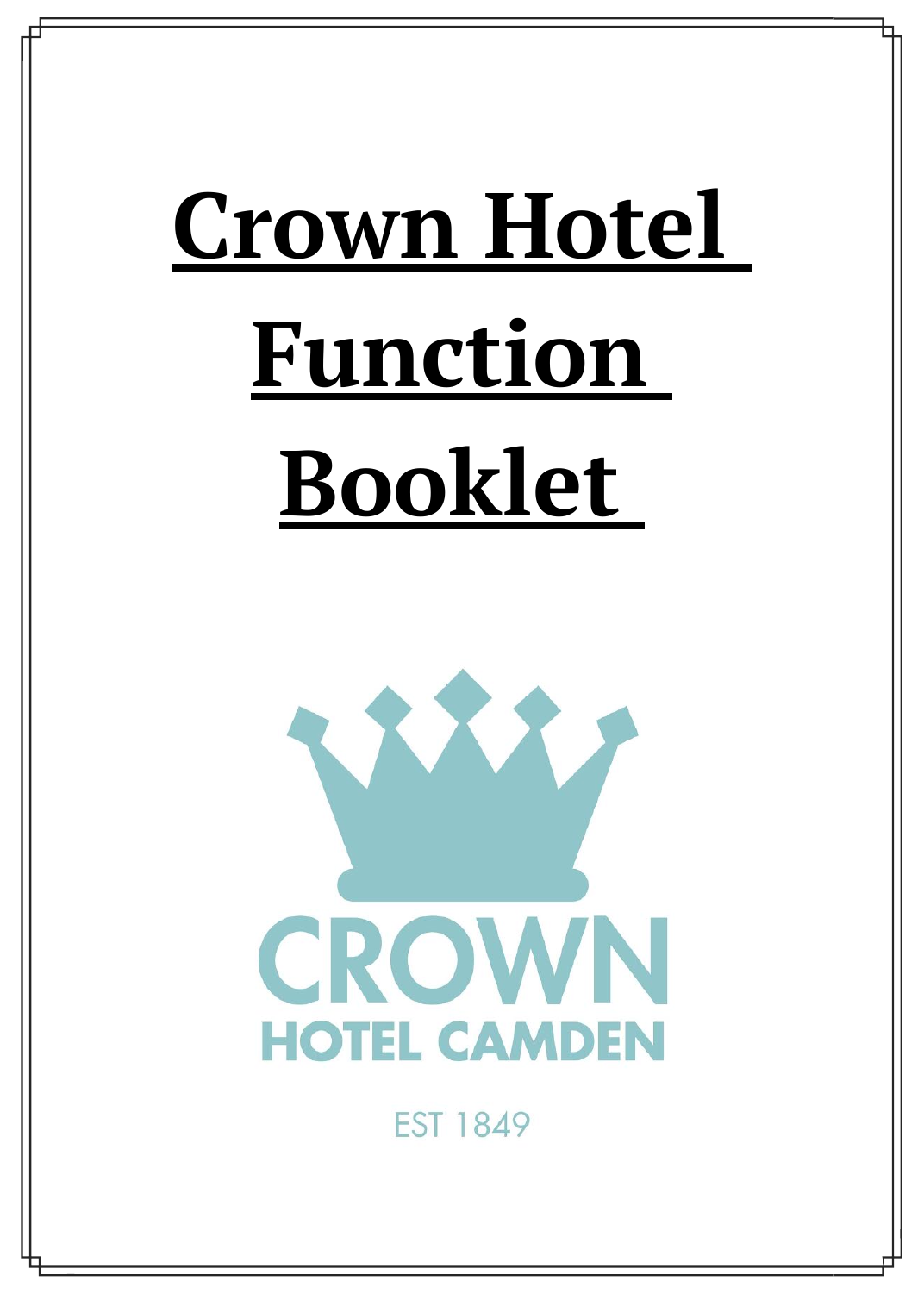# **Function Information**

We have two types of function rooms available:

~Sidney Room - (Max 120 guests or Min 40 guests)

*This room is the only room that can be utilised with a set menu choice with a max of 50 seated guests.*

~Terrace Room - (Max 80 guests or Min 40 guests)

~\$250.00 room hire for the first 5 hours, \$100.00 for each additional hour, however it cannot exceed 12.00 am.

A minimum of a \$250 deposit is required to confirm your booking. Please confirm your guest numbers and food selections one week prior to the function as this number will form the basis for the calculation at which time full payment for the food and any extras is finalised. Any function bookings with less than 7 days notice will need to leave a 25% deposit.

Note: All function bookings require a selection from one of the attached menu options.

If you have any further questions or wish to book a function room please contact The Crown on 46552200 or email us at contact@crownhotelmotel.com.au

We look forward to hearing from you.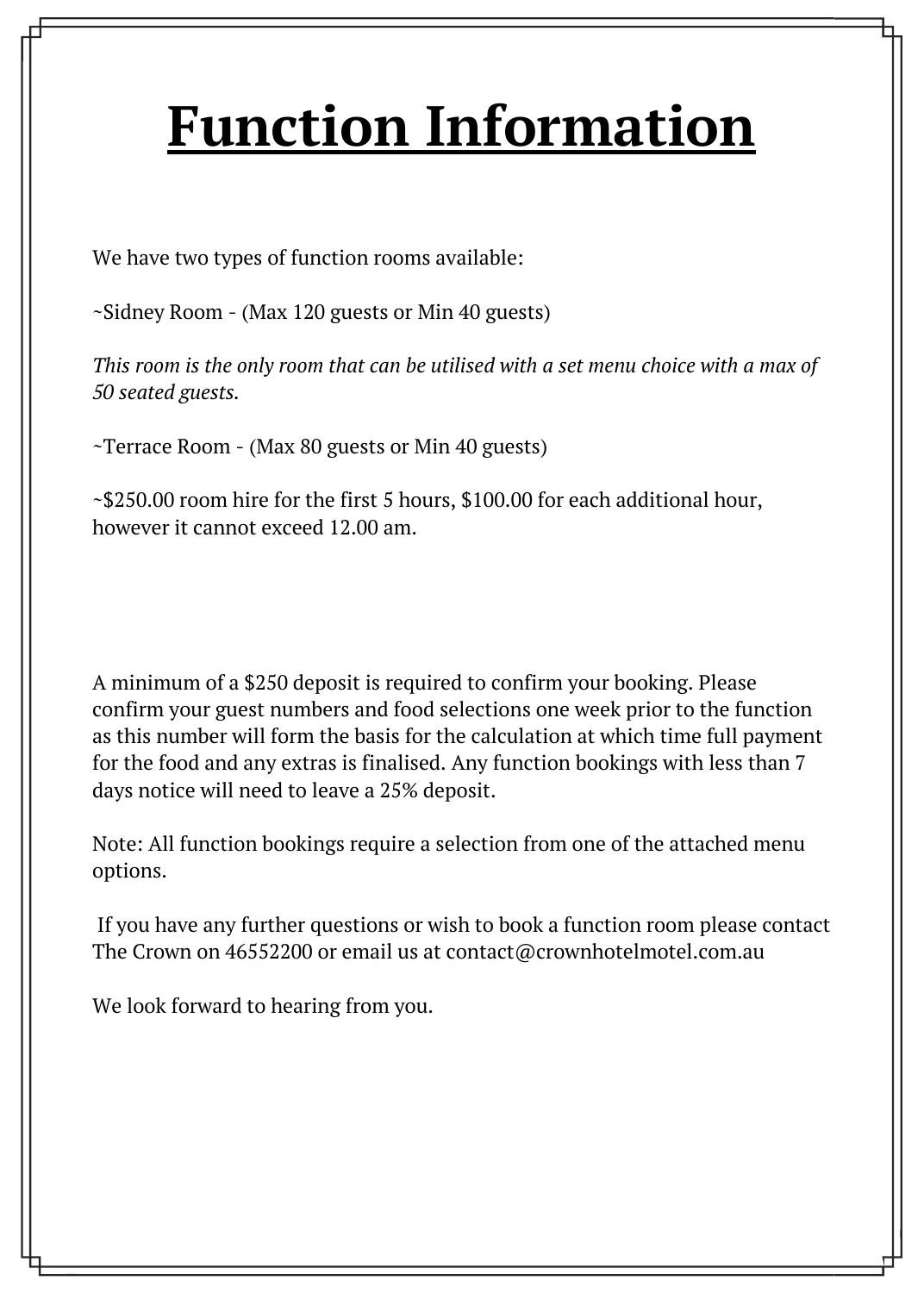### **Canape Menu A**

Cost: Selection of 5 options is \$27.90 per person or choice of 7 options is \$34.90 (Each extra item is \$5.50 pp)

Canape choices available for This Package:

- Garlic prawn skewers
- Torpedo prawn
- Lemon pepper squid
- Panko prawns
- Sticky chicken wings
- Beef sliders
- Crumbed chicken tenderloins
- Duck and pork spring rolls
- Tandoori skewers
- Arancini tomato (Vegetarian, GF)
- Prawn dumplings
- Cheese and bacon scrolls
- Cigar spring rolls (Vegetarian)
- Spinach & Lentil Triangles (Vegan, Vegetarian)
- Pigs in a blanket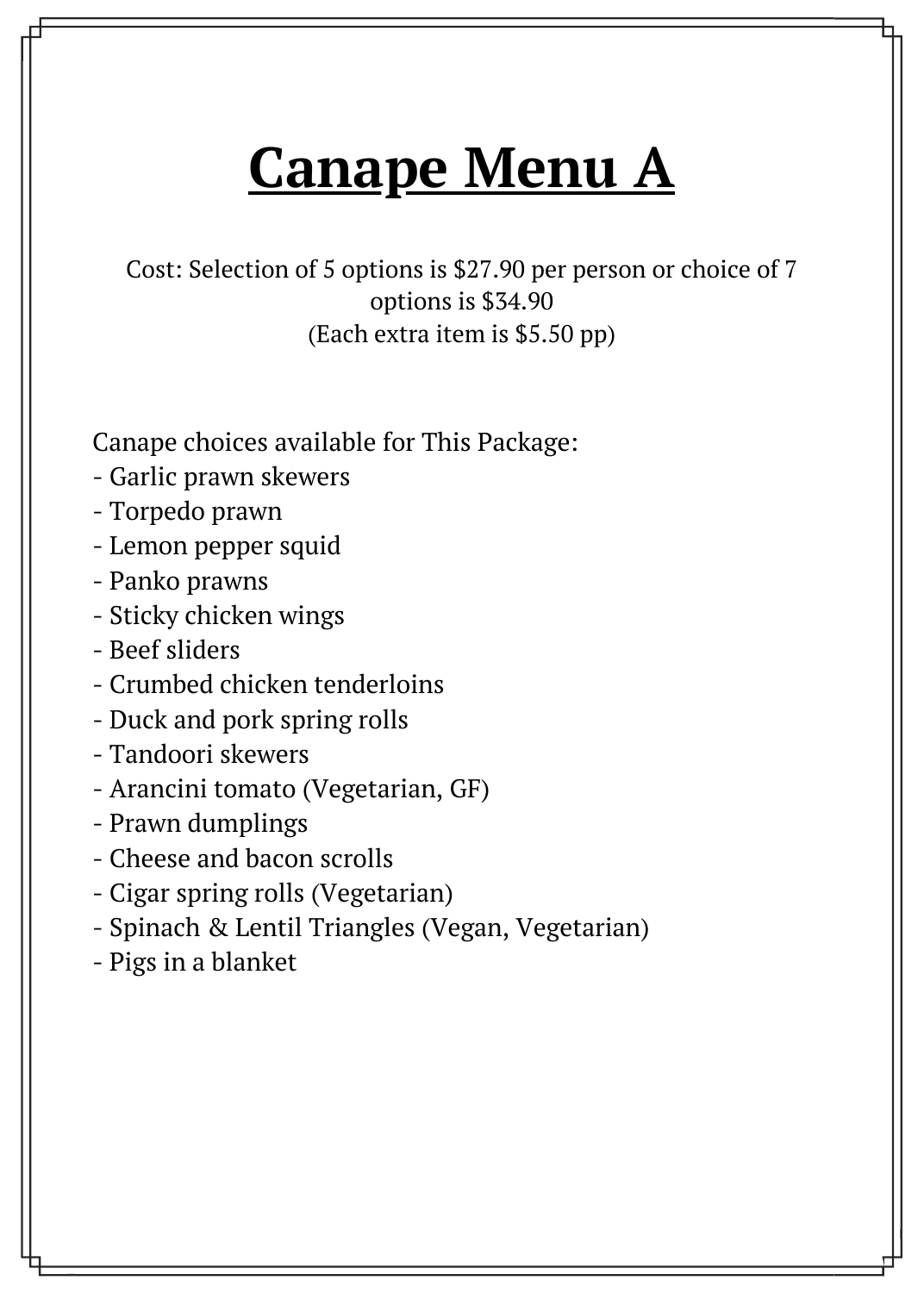### **Canape Menu B**

Cost: Selection of 5 options is \$22.90 per person or choice of 7 options is \$25.90 (Each extra item is \$4.50 pp)

Canape choices available for This Package:

- Vegetable spring rolls (Vegetarian)
- Fried vegetable dim sims
- Thai fish cakes
- Satay chicken skewers (GF)
- Crumbed calamari rings
- Tempura fish cocktails
- Assorted sandwiches
- Party pies
- Arancini minted peas (Vegetarian, GF)
- Spinach and ricotta pastizzi
- Crispy chicken wings
- Chicken dumplings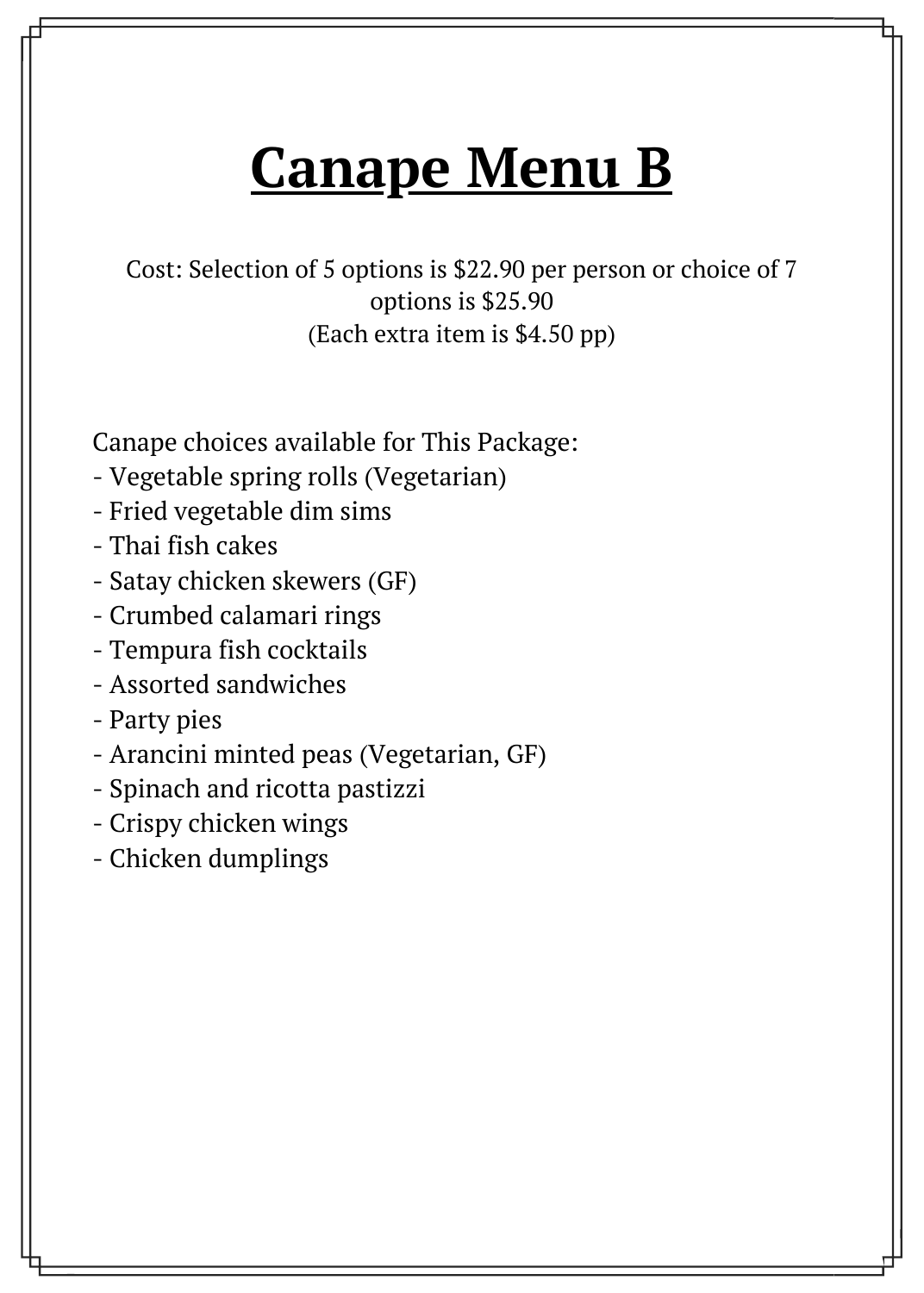#### **Set Menu Options - (Max 50 ppl)**

#### **Pub Styled Menu**

Cost: \$29.00 Per Person The mains will be served alternate (choice of two from below).

**Entrée:** Mixed bread (Herb & Garlic, Garlic, Cheese & Garlic)

#### **Main Choices:**

~Chicken Schnitzel: Crumbed chicken breast with chips and garden salad, served with gravy.

~Chicken Parmigiana: Crumbed chicken breast topped with a slice of ham, Napoli sauce and tasty cheese, served with chips and garden salad.

~New York Steak (250 grams): Grilled to your satisfaction with chips and garden salad, served with gravy.

~Tempura Fish: Fish fillet coated with a light tempura batter, with chips and garden salad, served with tartare sauce.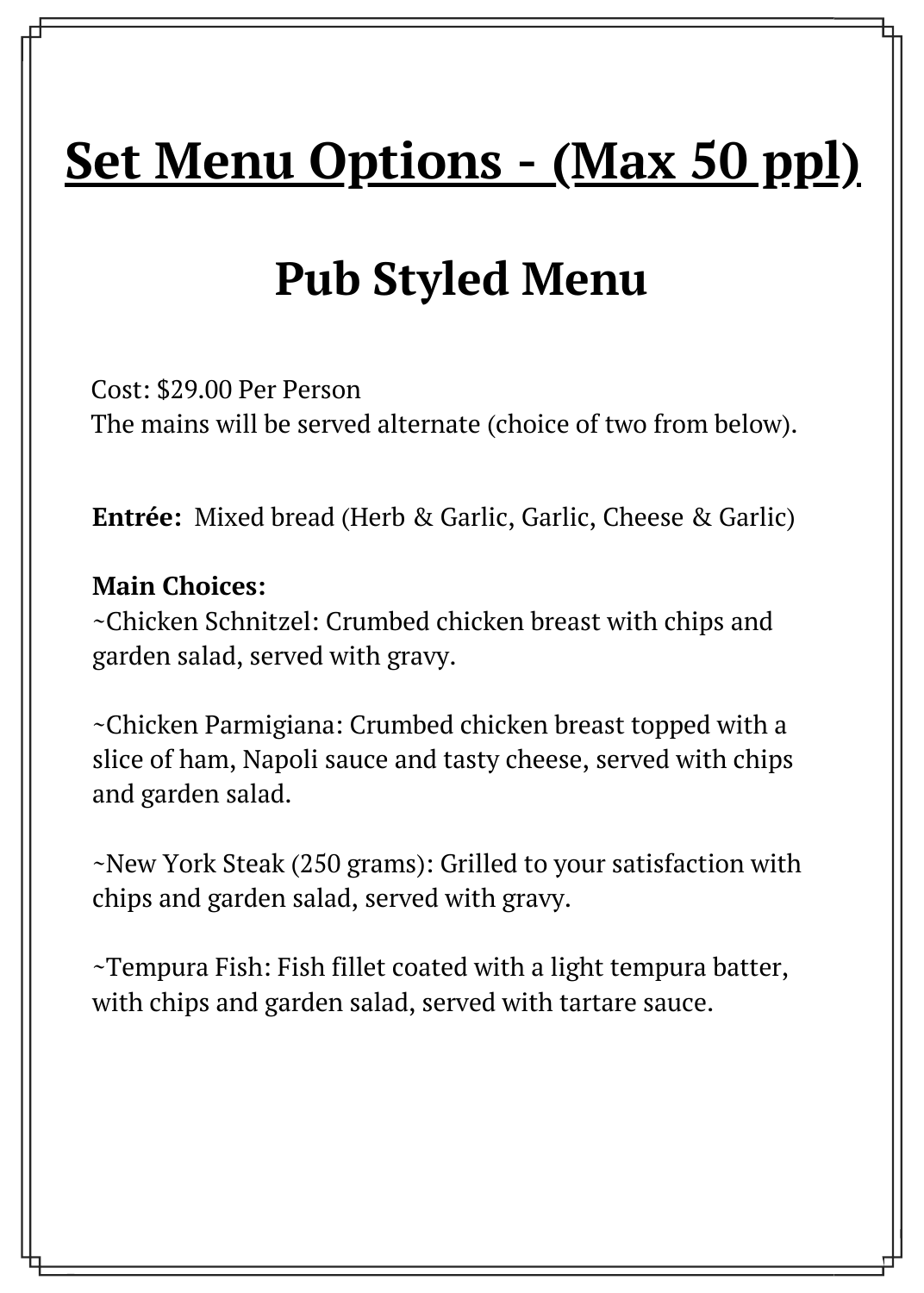### **One Course Package**

Cost: \$40.00 Per Person

Platter of mixed breads is included in the price.

The mains will be served alternate (choice of two from below).

**Entrée:** Mixed bread

#### **Main Choices:**

- Rib Eye: Served with mashed potato, seasonal vegetables and red wine gravy.

- Surf & Turf (GF): Sirloin steak topped with tiger prawns, served with mashed potato and seasonal vegetables, topped with béarnaise sauce.

- Pan Fried Chicken Breast (GF): Chicken breast topped with prawns, avocado and sundried tomatoes in a creamy garlic white wine sauce, served with sautéed potatoes and seasonal vegetables.

- Lemon Pepper Barramundi (GF): Served with sautéed potatoes, salad and tartare sauce.

- Half a Rack of Pork Ribs: Served with chips and salad.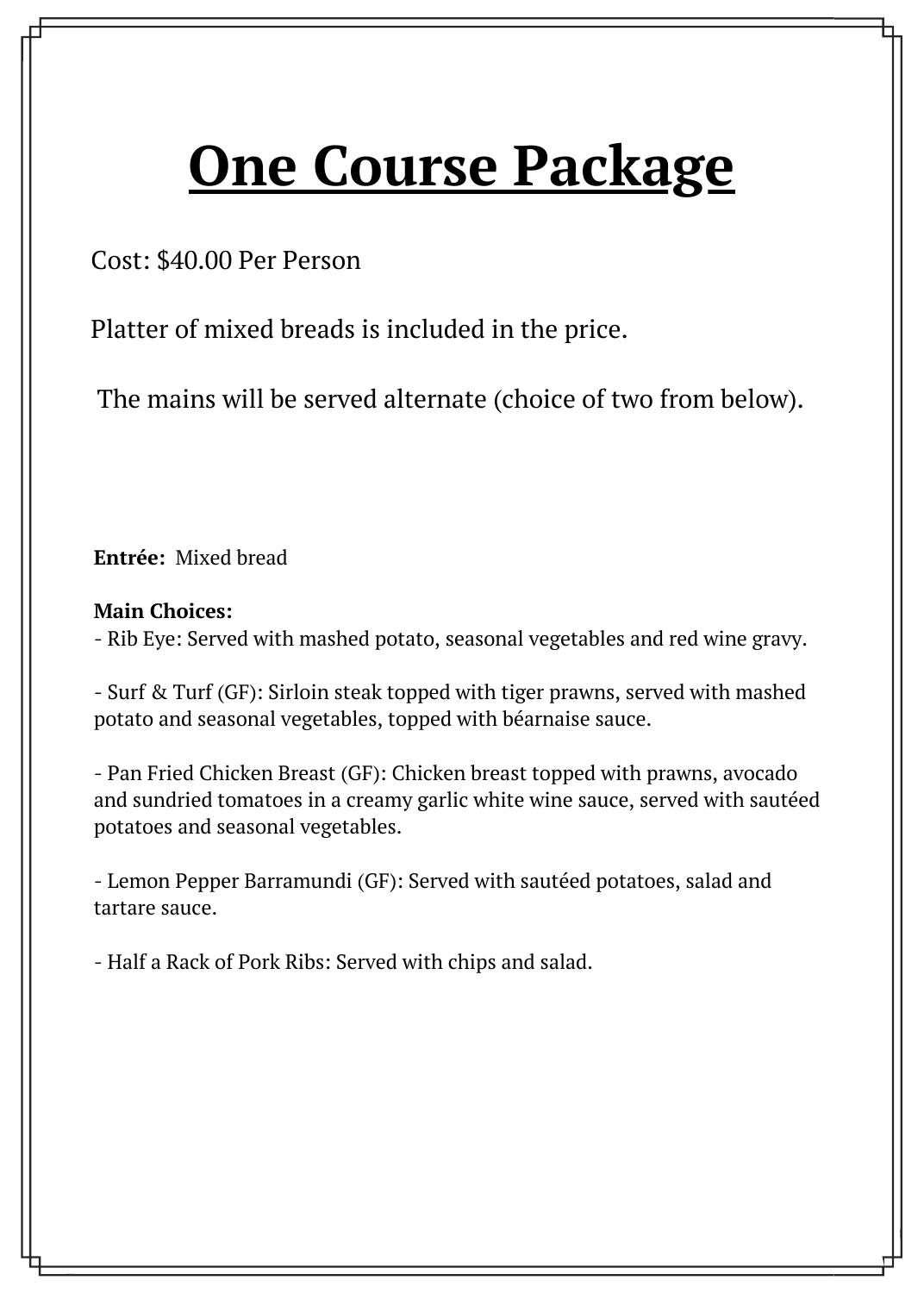### **Two Course Package**

Cost: \$43.00 Per Person

You can choose from either entrée and mains or mains and dessert for this package.

Meals with be served alternate (choice of two).

**Entrée Choices:** - Panko Prawns: Served with tartare sauce.

- Vegetable Spring Rolls: Served with sweet chilli sauce.

- Sticky Chicken Wings (GF): Crispy chicken wings glazed in our homemade sweet chilli sauce.

- Trio of Cheese and Mushroom Arancini: Homemade arancini served with aioli.

#### **Main Choices:**

- Surf & Turf (GF): Sirloin steak served on mashed potato, seasonal vegetables, topped with grilled tiger prawns and béarnaise sauce.

- Pan Fried Chicken Breast (GF): Chicken breast served with sautéed potatoes and seasonal vegetables and topped with prawns, and a creamy avocado, garlic, and sundried tomato sauce.

- Lemon Pepper Barramundi (GF): Served with sautéed potatoes, salad and tartare sauce.

- Half a Rack of Pork Ribs: Served with chips and salad.

#### **Dessert Choices:**

- Flourless Chocolate Mud Cake: Served with raspberry coulis and whipped cream.

- Oreo Cheesecake: Served with whipped cream.

- Strawberry or Mango Crème Brulee: Served with ice cream.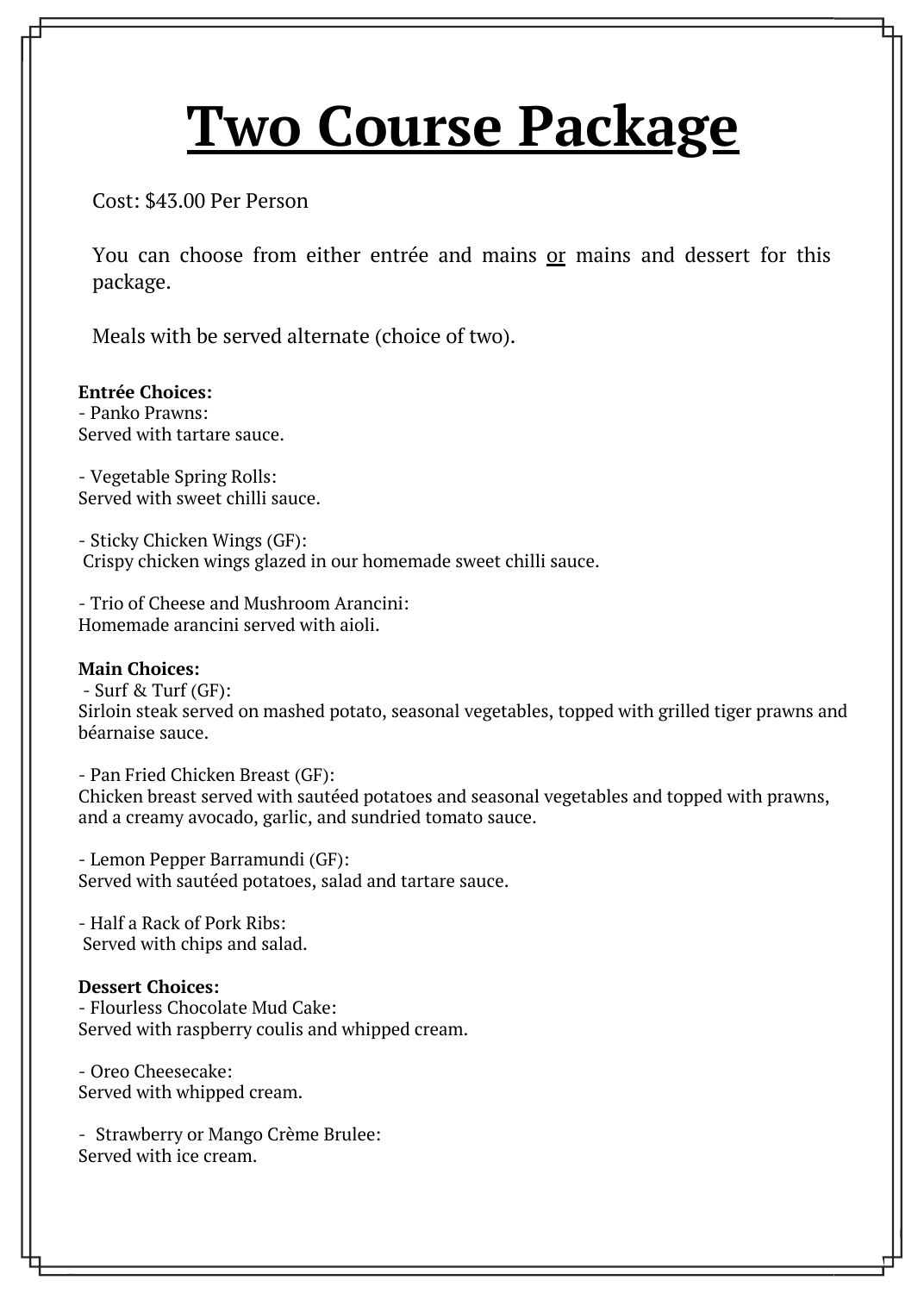### **Three Course Package**

Cost: \$48.00 Per Person

Entrée, mains and desserts will be served alternate (choice of two from each category).

#### **Entrée Choices:**

- Tempura Prawns: Served with tartare sauce.

- Vegetable Spring Rolls: Served with sweet chilli sauce.

- Sticky Chicken Wings (GF): Crispy chicken wings glazed in our homemade sweet chilli sauce.

- Panko Prawns: Served with tartare sauce.

#### **Main Choices:**

- Surf & Turf (GF): Sirloin steak served on mashed potato, seasonal vegetables, topped with grilled tiger prawns and béarnaise sauce.

- Pan Fried Chicken Breast (GF): Chicken breast served with sautéed potatoes and seasonal vegetables and topped with prawns, and a creamy avocado, garlic, and sundried tomato sauce.

- Lemon Pepper Barramundi (GF): Served with sautéed potatoes, salad and tartare sauce.

- Half a Rack of Pork Ribs: Served with chips and salad.

#### **Dessert Choices:**

- Flourless Chocolate Mud Cake: Served with raspberry coulis and whipped cream.

- Oreo Cheesecake: Served with whipped cream.

- Strawberry or Mango Crème Brulee: Served with ice cream.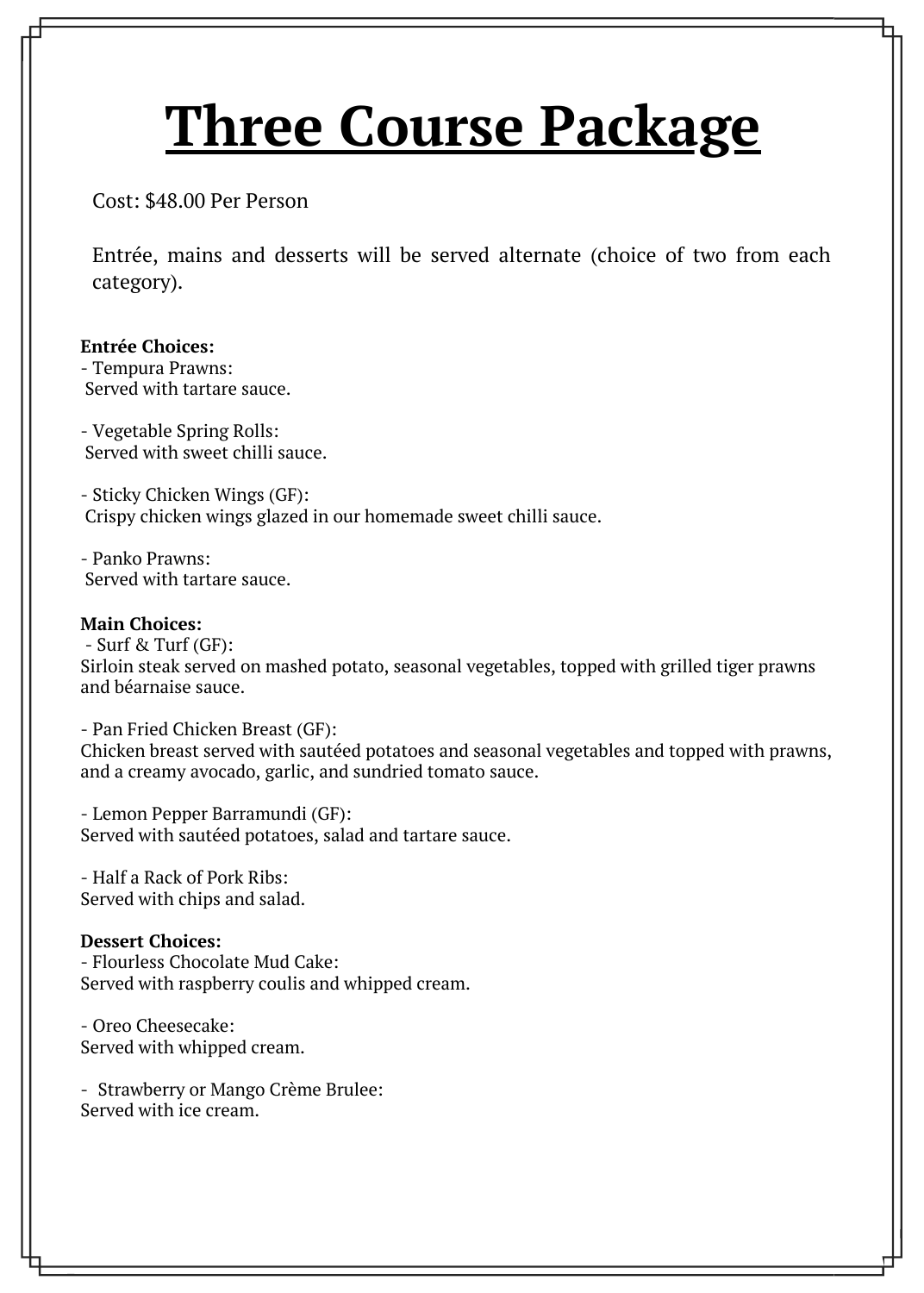# **Special Occasions**

Cost: \$22.90 Per Person

Complimentary use of the Tea and Coffee Station.

#### **Platters provided:**

- Sandwiches: An assortment of freshly made sandwiches.

- Savoury: A variety of cocktail party pies and sausage rolls.

- Spring Rolls (Vegetarian): Served with homemade sweet chilli sauce.

- Chicken Skewers (Tandoori or Satay): Grilled chicken skewers served with the selected dipping sauce.

- Lemon Pepper Squid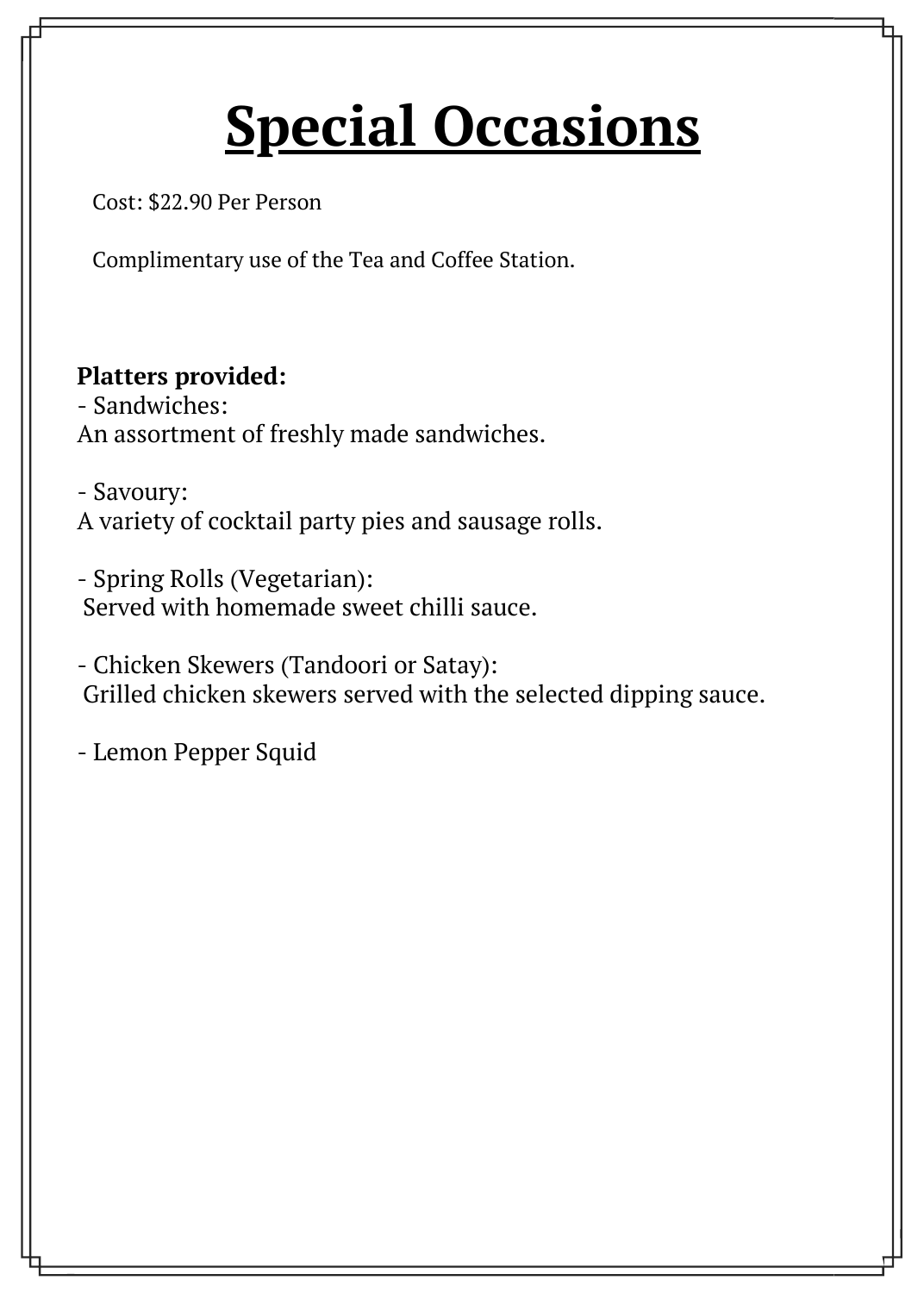# **Conference Menu**

Cost: \$15.90 Per Person

The inclusion of the lunch option below costs \$22.90 Per Person.

**- Fruit Platter:** A variety of fresh seasonal fruits.

**- Morning Tea:**

An assortment of muffins and Danish pastries.

#### **- Lunch:**

Platter of mixed sandwiches and wraps and cocktail party sausage rolls and pies.

**- Afternoon Tea:**

A variety of scones, quiches and dips.

A drink station with tea, coffee and water is also included.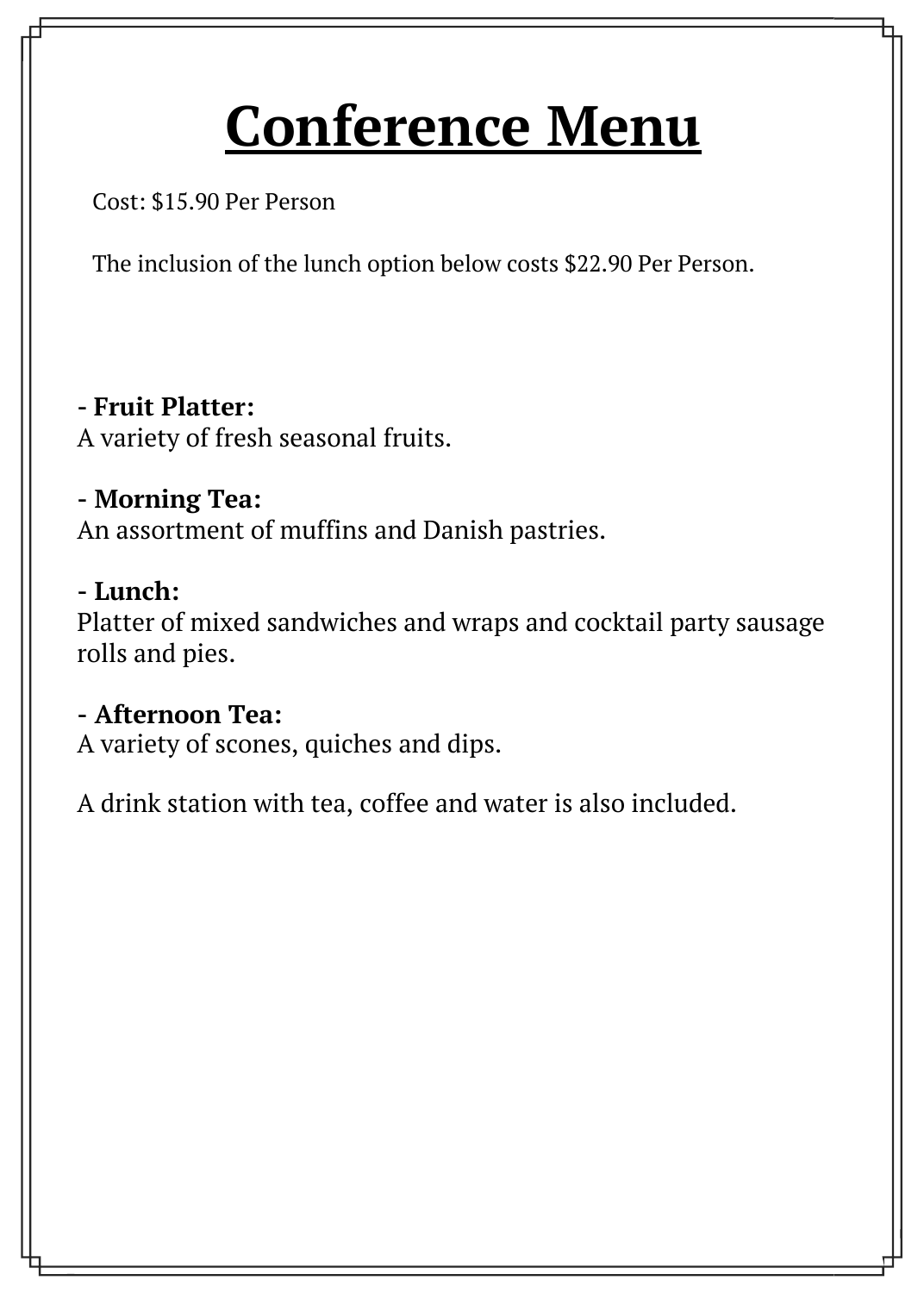# **Additional Extras**

#### **~Mixed Platter:**

Cost: \$55.00 Per Platter (Serves approximately five people)

For the mixed platter, you can choose three of the food items below.

From the Choices of:

- Lemon Pepper Squid
- Vegetarian Spring Rolls
- Crumbed Chicken Strips
- Tempura Fish Cocktails
- Tandoori Chicken Skewers

**~Mixed Pasta Platter:** Cost: \$55.00 Per Platter (Serves approximately five people)

Platter Contains: - Spaghetti bolognese - Penne boscaiola - Penne chicken pesto

**~Antipasto Platter:**

Cost: \$75 per platter

Platter Contains:

- Prosciutto
- Ham
- Salami
- Asparagus
- Sundried tomatoes
- Olives
- Capsicum

**~Fruit Platter:** Cost: \$60 per platter

Platter includes a variety of seasonal fruits.